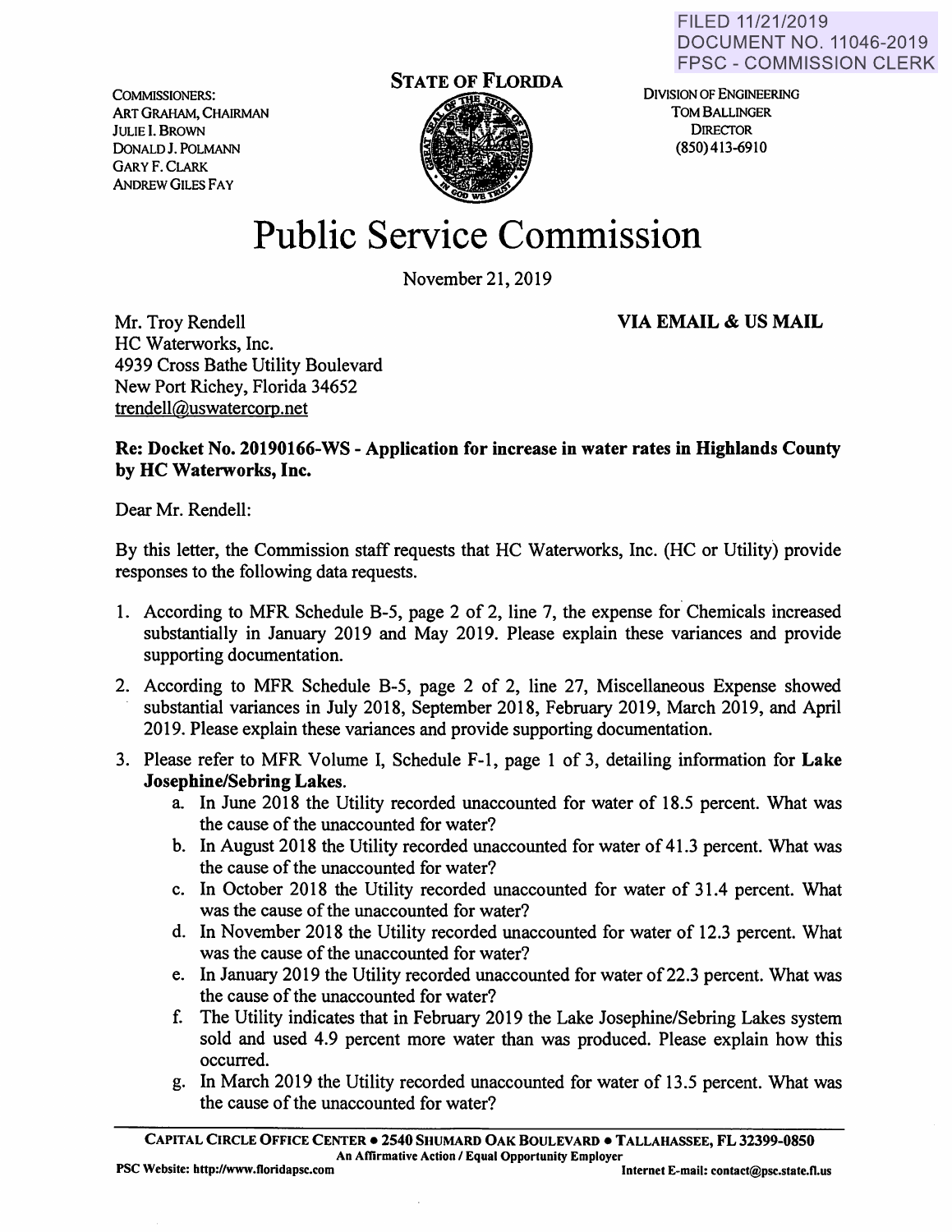Mr. Troy Rendell Page 2 November 21, 2019

- h. The Utility indicates that in June 2019 the Lake Josephine system sold and used 2.5 percent more water than was produced. Please explain how this occurred.
- 4. Please refer to MFR Volume I, Schedule F-1, page 2 of 3, detailing information for **Leisure Lakes.** 
	- a. The Utility indicates that in July 2018 the Leisure Lake system sold and used 38.7 percent more water than was produced. Please explain how this occurred.
	- b. The Utility indicates that in August 2018 the Leisure Lakes system sold and used 37.8 percent more water than was produced. Please explain how this occurred.
	- c. In September 2018 the Utility recorded unaccounted for water of 10.4 percent. What was the cause of the unaccounted for water?
	- d. In November 2018 the Utility recorded unaccounted for water of 10.1 percent. What was the cause of the unaccounted for water?
	- e. In December 2018 the Utility recorded unaccounted for water of 15.3 percent. What was the cause of the unaccounted for water?
	- f. In January 2019 the Utility recorded unaccounted for water of29.2 percent. What was the cause of the unaccounted for water?
	- g. The Utility indicates that in May 2019 the Leisure Lakes system sold and used 9.9 percent more water than was produced. Please explain how this occurred.
- 5. Please refer to MFR Volume I, Schedule F-3, page 1 of 2.
	- a. Please explain how the Utility arrived at the plant capacity values for each well.
	- b. Please explain how the Utility arrived at the Fire Flow value.
	- c. Please explain how the Utility arrived at the Firm Reliable Capacity ( excluding the largest well).
- 6. Please refer to MFR Volume I, Schedule F-3, page 2 of 2.
	- a. For the maximum day for Leisure Lakes, please provide the date of the maximum day within the test year.
	- b. Please explain how the Fire Flow value was determined.
	- c. Please explain how the Utility arrived at the Firm Reliable Capacity (excluding the largest well).
- 7. Please refer to MFR Volume I, Schedule F-5.
	- a. Please provide a breakdown of the used and useful calculations for the two individual systems.
	- b. Please explain how the Utility arrived at the value of excessive unaccounted for water for the system. Also provide whether the value is in GPM or GPD.
	- c. Please explain how the Fire Flow was calculated.
	- d. Please explain if the Firm Reliable Capacity for the systems storage is in GPM or GPD.
	- e. Please explain and provide the Utility's calculations for the Growth Factor.
	- f. Please explain and provide the Utility's calculations for the margin reserve ratio.
- 8. Please refer to MFR Volume I, Schedule F-8.
	- a. Starting at line 11, please explain why Sebring Lakes is repeated.
		- i. It appears there is a typo stating "5 years beyond 20011", should this refer to 2018. If not, and assuming 2011 was the intended date, please explain why the year 2011 is used as a starting point.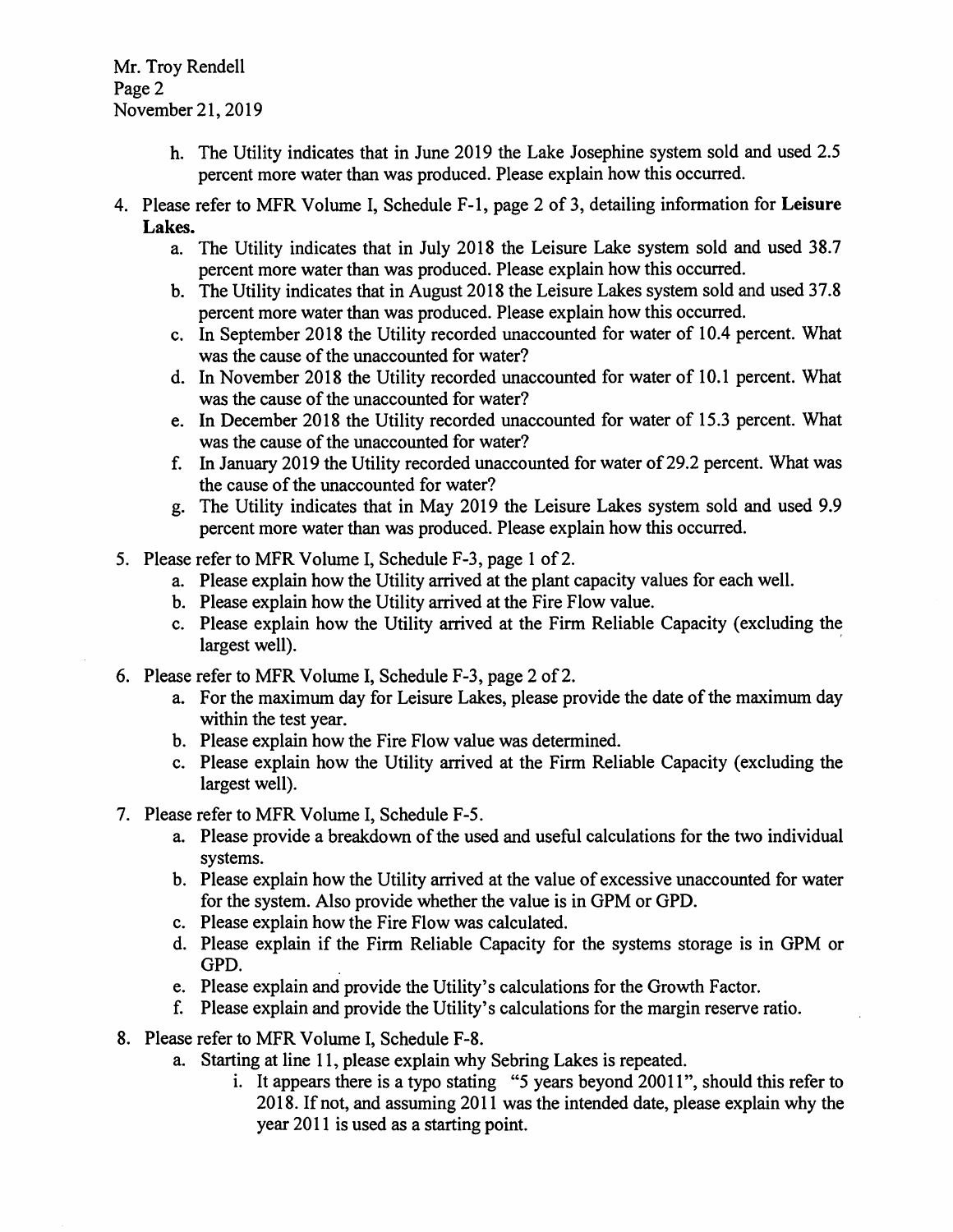- 9. Please refer to MFR Volume II, Monthly Operating Reports for Lake Josephine Plant #3.
	- a. For the month of April 2018 please verify the maximum gallons produced per day that month.
	- b. For the month of March 2019 please verify the maximum gallons produced per day that month.
- 10. Please refer to MFR Volume II, Monthly Operating Reports for Lake Josephine Plant #4.
	- a. For the month of September 2017 please verify the average gallons produced per day for the month.
	- b. For the month of October 2017 please verify the average and total gallons produced per day for the month.
	- c. For the month of June 2018 Plant #4 reports being offline, yet there are gallons of water produced recorded on the combined Plant #3 and Plant #4 June 2018 report. Please explain how this happened.
	- d. For the month of August 2018 Plant #4 reports being offline; however, there are gallons of water produced recorded on the combined Plant #3 and Plant #4 August 2018 report. Please explain how this happened.
	- e. For the month of September 2018 Plant #4 reports zero gallons, however there are gallons of water produced recorded on the combined Plant #3 and Plant #4 September 2018 report. Please explain how this happened.
	- f. For the month of October 2018 Plant #4 reports that the WTP is down, yet there are gallons of water produced recorded. Please explain how this happened.
	- g. For the month of November 2018 please verify the average gallons produced per day for the month.
	- h. For the month of December 2018 please verify the average gallons produced per day for the month.
	- 1. For the month of March 2019 please verify the average gallons produced per day for the month.
	- j. For the month of April 2019 the Plant #4 reports producing no water, yet there are gallons of water produced recorded on the combined Plant #3 and Plant #4 April 2019 report. Please explain how this happened.
	- k. For the month of June 2019 please verify the average gallons produced per day for the month.
- 11. Please refer to MFR Volume II, Monthly Operating Reports for Leisure Lakes/Covered Bridge.
	- a. For the month of November 2017 please verify the average and total gallons produced per day for the month.
- 12. Please refer to the improvements to the HC Water systems listed in the Utility's letter dated August 20, 2019.
	- a. What was the start date for each improvement project?
	- b. What was the completion date or estimated completion date for each improvement project?
	- c. How many bids were obtained for each improvement project? If only one bid was obtained, please explain why.
	- d. Which bid was selected? Please explain why.
	- e. Please provide the invoices for each improvement project.